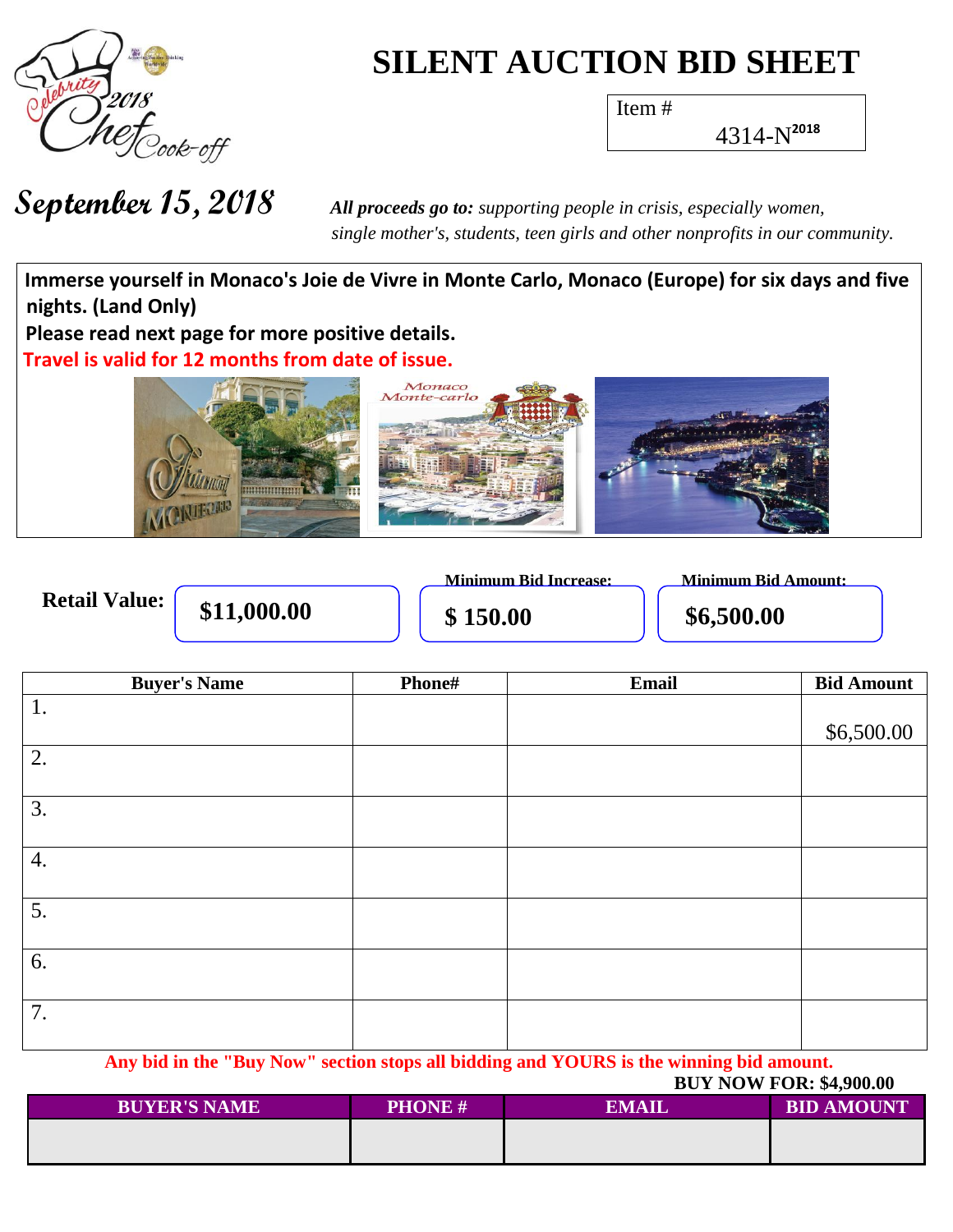## **ITEM# 4314-N 2018 MONTE CARLO, MONACO (LAND ONLY)**

**Immerse Yourself in Monaco's Joie de Vivre in Monte Carlo, Monaco (Europe) for Six Days & Five Nights at the Fairmont Monte Carlo in a Suite for Two, Including an Arts Tour of the French Riviera, a Monaco and Eze Full-Day Tour, and a Monaco Night Tour (Land Only)**



#### **Estimated Value \$11,000.00**

Escape to the incomparable grandeur of the four-star Fairmont Monte Carlo in Monaco, a principality nestled between Italy and France, and between the sparkling Mediterranean and the legendary Casino, on the Côte d'Azur. When you ascend to the top of The Fairmont, you can see the majestic view of all three countries! While you'll be immersed in the beauty and sophistication of this world-class destination, you'll also get a taste of France on three small-group tours!

The Fairmont Monte Carlo hotel is a unique four-star luxury resort located in the heart of the Principality of Monaco, a lavish retreat that puts the entire destination at your doorstep and allows you to immerse yourself in the region's joie de vivre. With their signature touches apparent everywhere, from a shopping arcade, an inhouse casino, to the stunning Fairmont Spa, it's no wonder The Fairmont is known as one of the most prestigious Monte Carlo resorts. The Fairmont Monte Carlo is an island unto itself, situated in the most exclusive part of the world. Nobuyuki "Nobu" Matsuhisa, the acclaimed and highly influential celebrity chef and owner of Nobu restaurants, has settled down in Monaco at the Fairmont! Recognized worldwide for his amazing cuisine, you can savor his combinations of traditional Japanese dishes and South American spices and aromas in an elegant yet cozy atmosphere that features a magnificent bar, two exclusive private lounges, and a terrace overlooking the gorgeous Mediterranean Sea.

Take in as much of this gorgeous region as you can with three small-group tours to France's Nice, Eze Village and Saint-Jean-Cap-Ferrat, all on the comfort of air-conditioned minibuses. Depart Monaco on a picturesque halfday arts tour to three of the most famous museums on the French Riviera. Discover the apartments of the beautiful Villa Ephrussi de Rothschild in Saint-Jean-Cap-Ferrat and stroll through its colorful gardens. Then continue to Nice, where you'll see Marc Chagall's famous biblical paintings at the Chagall Museum in the Cimiez district and explore the Matisse Museum, which treasures the works of artist Henri Matisse, who spent a large part of his life on the splendid French Riviera. Then combine the glitz and glam of Monaco with the medieval charm of Eze on a full-day tour of the beautiful French Riviera. Enjoy views of the Mediterranean coast as you head to the lovely hilltop village of Eze, where you'll learn about the French art of perfume-making at the Fragonard perfumery. Back in Monaco, watch the Changing of the Guard ceremony at the Prince's Palace, visit Monaco Cathedral, drive along the road used for the world-famous Formula One Grand Prix race, and explore Casino Square in Monte Carlo. Monaco sparkles at night, and you'll get to explore this glamorous city and see its top attractions illuminated against the night sky on a five-hour night tour. Drive along the spectacular Basse Corniche road and stop at the Vista Palace Hotel in Roquebrune-Cap-Martin for magnificent views of radiant Monaco.